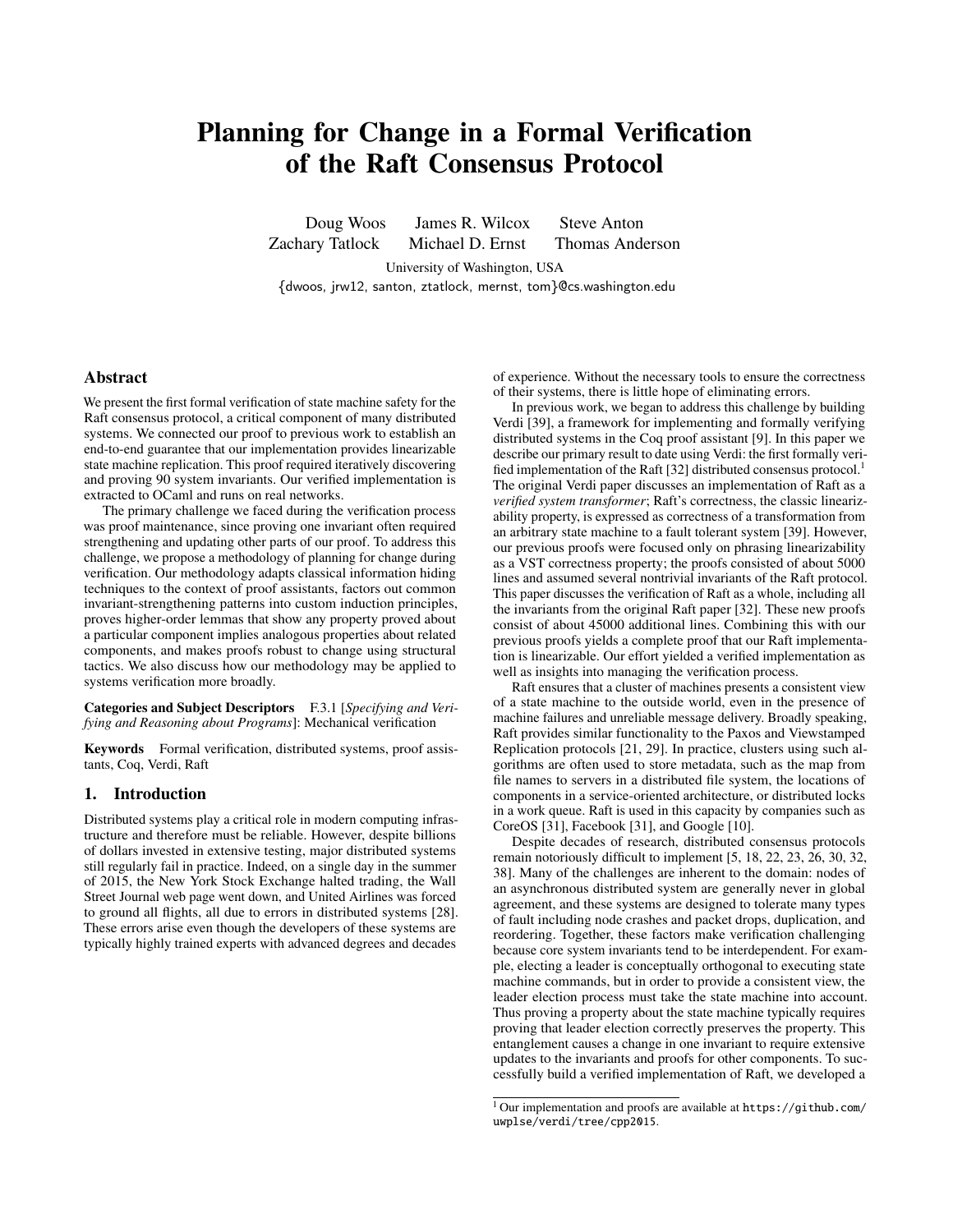methodology to support the kinds of changes that frequently arise during large system verification efforts.

One might imagine that the formal verification process proceeds by first writing a detailed pen-and-paper proof and then simply translating the proof to Coq to ensure the absence of any small mistakes. However, the reality is that paper proofs are inevitably incomplete, and seemingly small omissions from the paper proof can require large changes to fix, e.g., stating and proving new inductive invariants. Indeed, this is precisely the reason that machine-checked proofs are useful: people make errors in constructing and checking proofs.

More realistically, formal verification is an iterative process:

- 1. write a pen-and-paper proof which serves as a high-level verification plan;
- <span id="page-1-0"></span>2. translate each theorem and proof from the plan to Coq;
- <span id="page-1-1"></span>3. eventually *get stuck*, discovering that the high-level plan fails to account for some important detail;
- <span id="page-1-2"></span>4. update the high-level plan to address the new challenge, and change system definitions and theorem statements accordingly;
- <span id="page-1-3"></span>5. go back to step [\(2\)](#page-1-0), and *rework* all theorems whose proofs are no longer valid.

In practice, phases [\(3\)](#page-1-1), [\(4\)](#page-1-2), and [\(5\)](#page-1-3) dominate the verification effort. To manage this process for Raft, we developed a methodology consisting of the following recommendations to reduce rework:

- Extend classical information hiding techniques with interface lemmas that support reasoning about hidden definitions (Section [4\)](#page-5-0). This allows changing implementation details without perturbing the rest of the system.
- Capture common patterns of strengthening induction hypotheses in custom induction principles (Section [5\)](#page-6-0). These principles employ overapproximations (e.g., on the set of reachable states) to simplify proofs and improve modularity (e.g., allowing operations to be reordered while minimizing proof change as discussed in Section [8\)](#page-9-0).
- Exploit the structure of the system to prove higher-order **affinity** lemmas, which show that any property proved about a particular component can be used to guarantee analogous properties about its related components (Section [6\)](#page-7-0). This allows a developer to update proofs for one component after a change and maintain results for related components without additional rework.
- Ensure that proofs tolerate adding, reordering, and renaming hypotheses with structural tactics (Section [7\)](#page-8-0). These tactics support strengthening invariants without changing the proofs that use them.

Some of our methodology's recommendations, such as information hiding, mirror well-known recommendations for designing and implementing well-structured software [\[33\]](#page-11-15). In these cases, our contribution is to adapt them to formal verification. Other recommendations, such as our notion of structural tactics, are new. We suspect that some of our recommendations are already known to verification experts, but we believe it is valuable to codify them to help other research groups avoid the expensive and painful process of re-discovering these insights.

Adopting this methodology accelerated our proof efforts and provided benefits exceeding its relatively high initial design costs. When we started verifying Raft, we wrote proofs largely without considering their robustness to change. We quickly discovered that most of our verification effort was devoted to reworking proofs in response to small changes during the iterative development process.

For example, while developing our first proof of a Raft invariant, changing the plan (as part of the iterative process discussed above) meant updating nearly every line of the proof constructed so far.

```
network := fnwState : name -> data;
 nwPackets : list (name * name * payload);
  failed : list name
}
Inductive step : network -> network -> trace -> Prop :=
| step_drop :
  forall st xs p ys f,
   step {st, xs ++ p :: ys, f} {st, xs ++ ys, f} []
| step_input :
  forall ps h inp,
    not (In h failed) ->
   handleInput h inp (st h) = (st', out, ps') ->
    step {st, ps, f} {st[h := st'], ps ++ ps', f}
         [inp, out]
| step_deliver :
  forall xs ys src dst m st f d' out ps',
    not (In dst f) ->
   handleMessage dst src m (st dst) = (d', out, ps') ->
    step \{st, xs + (src, dst, m) :: ys, f\}{st[dst := d'], xs ++ ys ++ ps', f}[out]| ...
```
<span id="page-1-4"></span>Figure 1. Verdi network semantics pseudocode supporting network and node failure. A semantics is defined as a ternary relation over pre- and post-network state and trace of externally-visible I/O events. failed is a list of failed hosts, which cannot receive messages or inputs.  $st[h := d']$  denotes an update to the map st, setting the value for key h to d'.

After we refactored the proof to make our theorem statements and proofs robust against change in the definitions on which they rely, we found that our codebase more easily incorporated fixes during the development process. As another example, Section [8](#page-9-0) discusses a case where our approach allowed us to implement a performance optimization while requiring only minor changes to the proof.

In summary, we make the following contributions:

- We present the first formal verification of an implementation of the Raft consensus protocol.
- We present a methodology to reduce rework in response to changes in definitions and theorems during the iterative system verification process.
- We describe our experience applying these techniques during our implementation and verification of Raft and discuss how they may be applied to systems verification more broadly.

## 2. Verdi Background

Verdi [\[39\]](#page-11-1) is a general framework for implementing and formally verifying distributed systems in the Coq proof assistant. In Verdi, a distributed system is implemented as a finite set of processes, which communicate by exchanging messages over a network. A system can also communicate with the outside world via input and output. The behavior of a system is specified by its event handlers, including handleMessage and handleInput, which can be extracted to OCaml and run on real networks using a small trusted shim. Proofs about systems in Verdi are carried out with respect to a *network semantics*, which encodes the system's assumptions about the behavior of the underlying network, e.g., what kinds of failure may occur. Figure [1](#page-1-4) shows pseudocode for part of a network semantics that includes network and node failure.

Verdi introduced *verified system transformers* to separate fault tolerance mechanisms from application logic. As shown in Figure [2,](#page-2-0) a verified system transformer is a function whose input is a system implementation that is verified with respect to one network semantics and whose output is a new system implementation that is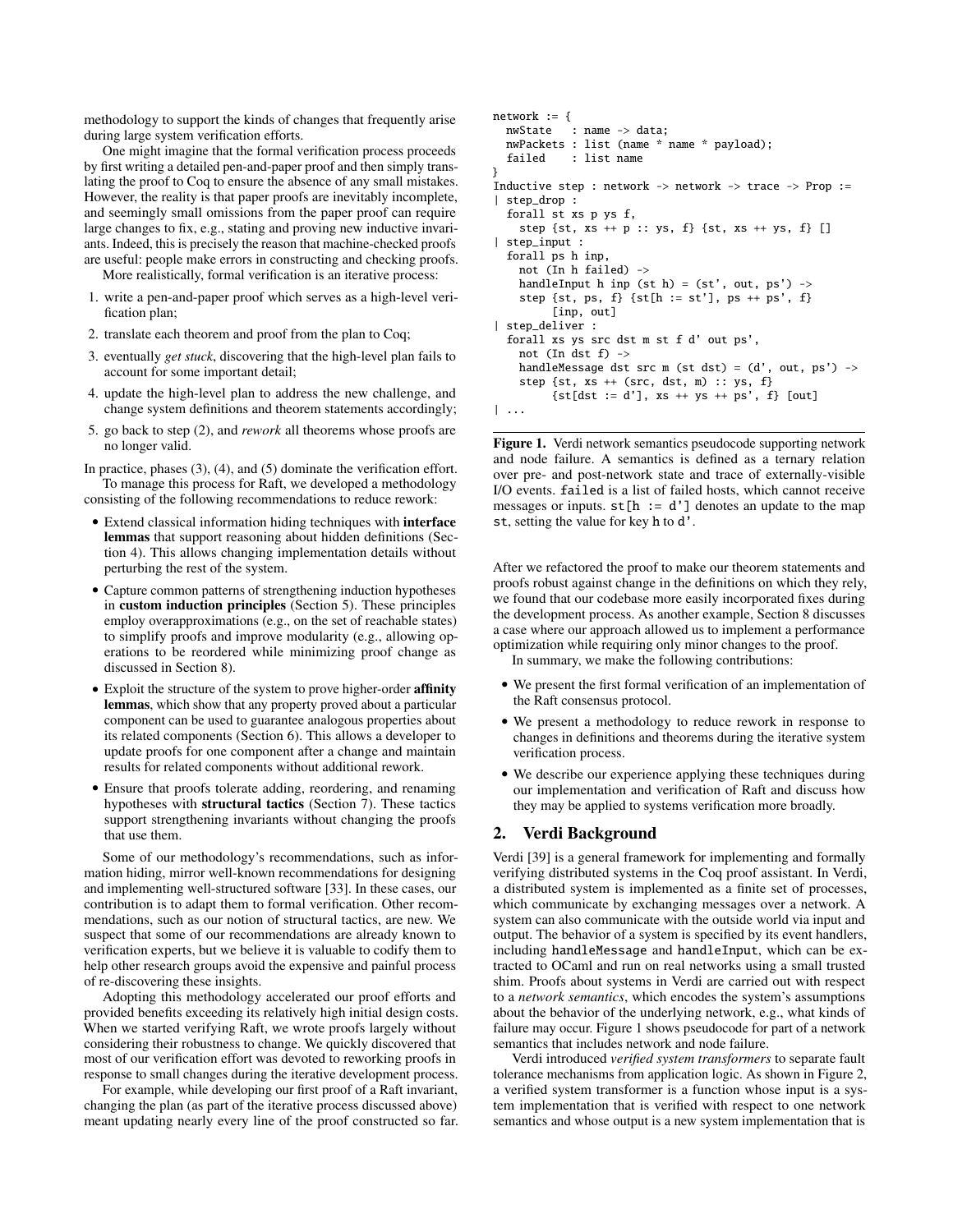

<span id="page-2-0"></span>Figure 2. A verified system transformer takes a system  $(S_A)$ written against some network semantics and returns a new system  $(S_B)$  in another semantics. Its correctness property states that for any property  $\Phi$  of the original system, a lifted version of that property holds on the transformed system.

verified with respect to a different network semantics. For instance, a verified system transformer could add sequence numbers to messages in order to tolerate message duplication. Each transformer comes with a correctness result that shows that one can reason about the transformed system in terms of the original system.

## 3. Implementation and Verification of Raft

This section provides background on Raft [\[32\]](#page-11-3) as well as its implementation and verification in Verdi. Sections [4](#page-5-0) to [7](#page-8-0) describe the methodology we developed to successfully complete our proof of Raft.

## <span id="page-2-12"></span>3.1 Raft

Raft is a *state machine replication protocol*. The state machine is a deterministic program that specifies the desired behavior of the cluster as a whole. The state machine processes a sequence of *commands*, which are given by the clients of the cluster. External clients interact with the system as if it were a single node running a single copy of the state machine.

Each node in a Raft cluster simulates a copy of the state machine, and the goal of the protocol is to maintain consistency across the copies. Replication allows the system to continue serving clients whenever a majority of machines are available. However, maintaining consistency among replicas is difficult in the presence of asynchrony, network failures (packet drops, duplications, and reordering) and node failures (crashes and reboots). In particular, the combination of asynchrony and failure means that the nodes in the system are never guaranteed to be in global agreement [\[11\]](#page-11-16).

Since Raft requires that the state machine it replicates is deterministic, the replicas will be consistent as long as the same client commands are executed on each replica's copy in the same order. Raft's main internal correctness invariant, called state machine safety, captures this property.

<span id="page-2-13"></span>Property 1 (State Machine Safety). Each replicated copy of the state machine executes the same commands in the same order.

The list of commands to execute on the state machine is kept in the *log*, and the position of a command in the log is called its *index*. Each node has its own copy of the log, and state machine safety reduces to maintaining agreement between all copies of the log.

Figure [3](#page-2-1) shows an example execution of the Raft protocol.<sup>[2](#page-2-2)</sup> Time is logically divided into *terms*, and each term consists of a leader election phase followed by a log replication phase. During leader election, the cluster chooses a *leader*, who coordinates the cluster and handles all communication with clients during the following log replication phase. Nodes are either leaders, *candidates*, or *followers*. Candidates are in the process of trying to become leader.

<span id="page-2-2"></span>



<span id="page-2-11"></span><span id="page-2-9"></span><span id="page-2-8"></span><span id="page-2-7"></span><span id="page-2-4"></span><span id="page-2-3"></span><span id="page-2-1"></span>Figure 3. Two terms of the Raft protocol, each consisting of a leader election phase (orange) followed by a log replication phase (blue). Node 3 is the leader of the first term, and node 1 is the leader of the second term. Messages are RequestVote (RV), Vote (V), AppendEntries (AE), or Acknowledgment (Ack).  $\times$  represents a dropped message and  $\circ$  represents a crashed node.

Followers passively obey the leader of the current term and respond to RequestVote messages from candidates.

Leader Election If the leader node crashes or is isolated by a network partition (e.g., node 3 at event [E](#page-2-3) in Figure [3\)](#page-2-1), the Raft system elects a new leader. When a node times out waiting to hear from a leader (as node 1 does at event [F](#page-2-4) in Figure [3\)](#page-2-1), it becomes a candidate. $3$  A candidate tries to get itself elected as the new leader by sending messages requesting votes from all other nodes. Once a candidate receives votes from a majority of nodes in the system, it becomes the leader. If no candidate successfully wins the election, a new election will take place following a timeout. Requiring a majority ensures that there is only one leader elected per term.

Property 2 (Election Safety). There is at most one leader per term.

Log Replication During normal operation, the cluster is in the log replication phase. In log replication, when a client sends an input to the leader<sup>[4](#page-2-6)</sup> (e.g., at event [A](#page-2-7) in Figure [3\)](#page-2-1), the leader first appends a new *log entry* containing that command to its local log. Then the leader sends an *AppendEntries* message containing the entry to the other nodes in the Raft system. Each other node appends the entries to its log (e.g., at event [B](#page-2-8) in Figure [3\)](#page-2-1), and responds to the leader with an acknowledgment. To ensure that follower logs stay consistent with the log at the leader, AppendEntries messages include the index and term of the *previous* entry in the leader's log; the follower checks that it too has an entry at that index and term before appending the new entries to its log. This consistency check guarantees the following property:

Property 3 (Log Matching). If two logs contain entries at a particular index and term, then the logs are identical up to and including that index.

Once the leader learns that a majority of nodes (including itself) have received the new entry (e.g., at event [C](#page-2-9) in Figure [3\)](#page-2-1), the leader marks the entry as *committed*. [5](#page-2-10) Note that the leader need not receive acknowledgments from all nodes before proceeding (e.g., an acknowledgment is dropped at event [D](#page-2-11) in Figure [3,](#page-2-1) but nodes 2 and 3 constitute a majority). The leader then executes the command

<span id="page-2-5"></span><sup>3</sup> Timeouts are randomized and configured so that candidates rarely compete for leadership. See Ongaro's thesis for more detail on the leader election process [\[30\]](#page-11-13).

<span id="page-2-6"></span><sup>4</sup> Raft implementations have various mechanisms for clients to locate the leader. In our implementation, clients can send their operations to every node in the cluster until the leader is found.

<span id="page-2-10"></span><sup>&</sup>lt;sup>5</sup> Committing old entries (those from leaders who failed before completely replicating them) is more complex; see the Raft paper [\[32\]](#page-11-3) for details.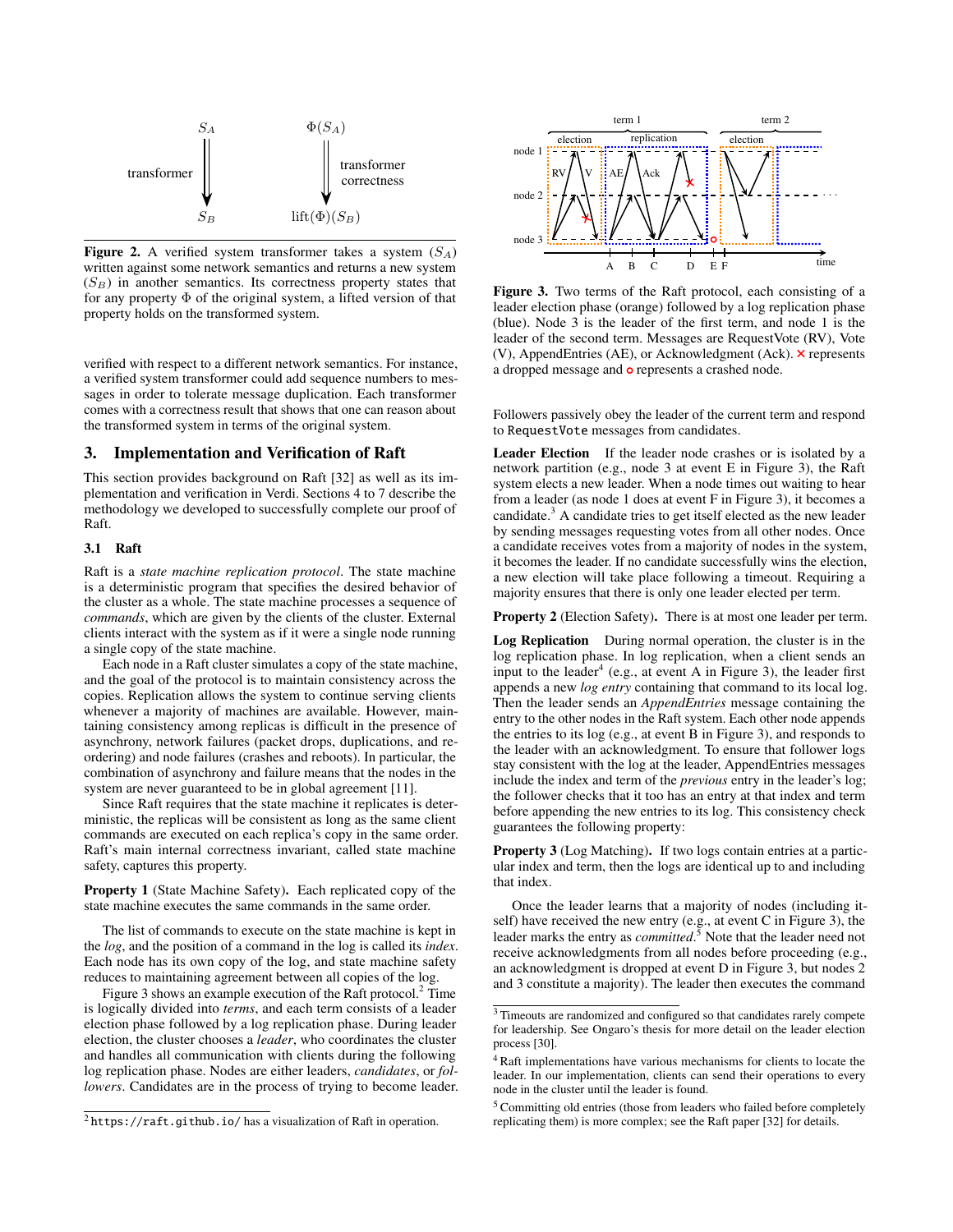contained in the committed entry on the state machine and responds to the client with the output of the command. The followers are also informed that they can safely execute the command on their state machines.

Once an entry is committed, it becomes *durable*, in the sense that its effect will never be forgotten by the cluster. To ensure that leader elections do not violate this property, a new leader must have heard of all committed entries created by the previous leader. Therefore, Raft specifies that a node only votes for candidates whose log is at least as advanced as the voter's. Because a newly elected leader was voted in by a majority, it has a log that is at least as advanced as a majority of the cluster. Since any committed entry is present on a majority, every committed entry is present on at least one node that voted for the candidate. The successful candidate's log thus contains every committed entry.

Property 4 (Leader Completeness). A successfully elected candidate's log contains every committed entry.

Client-facing correctness Clients expect to interact with Raft nodes as if the nodes were collectively a single state machine. More formally, clients see a *linearizable* view of the replicated state  $[17]$ , i.e., if any node responds to a client command  $c$ , all subsequently requested commands will execute on a state machine that reflects the execution of c. Section [3.3](#page-4-0) gives a precise definition of linearizability.

Property 5. Raft implements a linearizable state machine.

Raft also provides a liveness guarantee: if there are sufficiently few failures, then the system will eventually process and respond to all client commands. To date, we have only verified Raft's safety properties, leaving liveness for future work.

#### <span id="page-3-2"></span>3.2 Raft Implementation using the Verdi Framework

We implemented Raft as a verified system transformer from a single node semantics with no faults to a multi-node semantics with network and machine faults. To use the transformer, a programmer first implements an algorithm as a (non-distributed) state machine in which a single process responds to input from the outside world. Then, Raft transforms this into a system where the original state machine is consistently replicated across a number of nodes. As a result, the programmer can prove properties about the replicated system by reasoning only about the underlying state machine. The Raft transformer produces a system that is proven correct in an environment in which all messages can be arbitrarily reordered, duplicated, delayed, or dropped, and in which nodes can crash and reboot. These faults correspond to the real world failure scenarios that Raft is designed to tolerate.

Figure [4](#page-3-0) shows signatures for key parts of Raft as implemented in Verdi.[6](#page-3-1) There are two classes of messages: *external* messages (inputs from clients) and *internal* messages exchanged between nodes in the system.

Raft has three kinds of external messages. Nodes running Raft receive ClientRequest messages from external clients; each such message contains a command of type cmd, which is a parameter of the system. These are delivered in the step\_input step in Figure [1.](#page-1-4) Nodes respond with NotLeader to indicate that the client should find the current leader or ClientResponse, containing the result of the command, once the system has successfully processed a client command. To ensure that network failures do not cause a single client command to be executed multiple times, each ClientRequest includes a unique identifier, shown as uid in Figure [4.](#page-3-0) Raft guarantees that a request with a given identifier will only be executed once. Clients can thus repeatedly retry a request; when

 $input := ClientRequest (c : cmd) (uid : nat)...$ 

```
output := ClientResponse (uid : nat) (r : result) ...
        | NotLeader
handleInput (i : input) :=
  match i with
  | ClientRequest ...
  end;
  leaderHeartbeat();
  executeEntries()
(* internal Raft messages *)
msg := RequestVote ...
     | Vote ...
       AppendEntries ...
       | Acknowledgment ...
handleMessage (m : msg) :=
  match m with
   | AppendEntries ...
    | Acknowledgment ...
    RequestVote ...
   Vote ...
  end;
  leaderHeartbeat();
  executeEntries()
handleTimeout :=
   ...; leaderHeartbeat(); executeEntries()
leaderHeartbeat :=
  (* send AppendEntries to followers *)
  (* mark entries as committed *)
  ...
executeEntries :=
  (* execute entries on the local state machine *)
  (* respond to clients if necessary *)
loafntry := \{ c : cmd:index : nat;
              term : nat; ... }
nodeType := Leader | Candidate | Follower
data := { log : list logEntry;
          commitIndex : nat;
          term : nat;
          type : nodeType;
          sm : stateMachine; ... }
init : data := { log := [];
                 commitIndex := 0;
                 term := 0:
                 type := Follower;
                 sm := initialStateMachine; ... }
```
<span id="page-3-0"></span>

a client receives a ClientResponse with the same uid, it knows the command has executed exactly once on the state machine.

Raft has four kinds of internal messages: AppendEntries and Acknowledgment, used in log replication, and RequestVote and Vote, used in leader election. These messages correspond directly to the behavior described in Section [3.1.](#page-2-12)

Our Raft implementation consists of event handlers for external messages, internal messages, and timeouts. Each of these handlers begins with some event-specific code and then calls two bookkeeping functions, leaderHeartbeat and executeEntries.

<span id="page-3-1"></span> $^6\!$  For more detail, see <code>raft/Raft.v</code> at <code>[https://github.com/uwplse/](https://github.com/uwplse/verdi/tree/cpp2015)</code> [verdi/tree/cpp2015](https://github.com/uwplse/verdi/tree/cpp2015).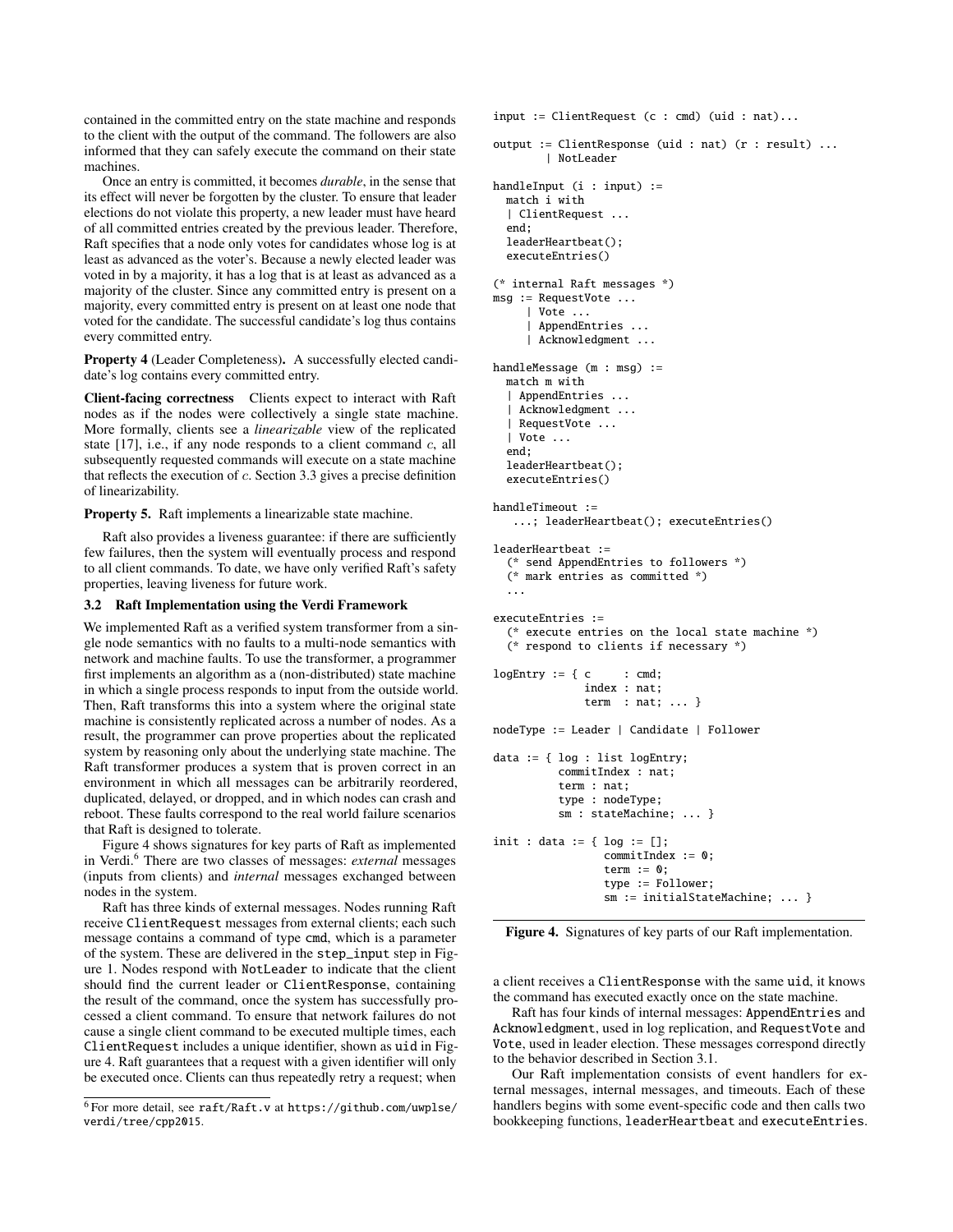leaderHeartbeat performs leader-specific tasks, such as sending AppendEntries messages to followers and marking entries as committed. executeEntries performs tasks that should be done by every server, such as executing committed entries on the state machine.

The local state of each Raft node is given in Figure [4](#page-3-0) by the type data and includes the log, the index of the most recently committed entry, the node's current term, the node's type (Leader, Candidate, or Follower), and its copy of the state machine. The log is a list of entries, each of which contains a command to be executed on the state machine, its index (position in the log), and the term in which the entry was initially received by the cluster.

The initial state of each node is given by the value init. The log is initially empty, no entries are committed, the current term is 0, every node is a follower (nodes will time out and start an election in term 1 to determine the first leader), and the state machine is in its initial state, having not yet processed any commands.

Our verified implementation of Raft in Coq consists 530 lines of code and 50,000 lines of proof, excluding code from the core Verdi framework. It does not support extensions to Raft which are useful in practice, such as dynamic reconfiguration and log compaction. It also includes more data on Acknowledgment messages than is necessary. These limitations are not fundamental, but addressing them would increase the proof burden.

#### <span id="page-4-0"></span>3.3 Raft Proof

The behavior of a Verdi system is described by *traces*, which record the interaction between the system and its clients. Internal messages sent between nodes of the system are *not* included in the trace, as they are not observable by clients of the cluster. For example, if Raft is used to replicate a simple key-value store, a valid trace of the resulting system might be:

```
[ClientRequest (Put "x" "hello") 1;
 ClientResponse 1 "";
ClientRequest (Get "x") 2;
ClientResponse 2 "hello"].
```
In this execution, a client first sends a ClientRequest containing a command to set the key "x" to the value "hello"; this request is assigned the unique identifier 1. The system then sends a response containing the empty string as its result, which serves as an acknowledgment that the Put has taken place. The client then sends a request to read the value of the key "x"; the request is assigned the unique identifier 2. Finally, the system responds with the value "hello".

The correctness of a system *transformer* such as Raft is a *relation* that must hold between the traces generated by the transformed system and those generated by the original system. In Figure [2,](#page-2-0) this relation is called *lift*.

The relational specification of the Raft transformer is that the traces it generates *linearize* (see below) to traces generated by the single-node state machine. Intuitively, linearizability means that once the Raft cluster sends a ClientResponse for a command c, the execution of all subsequently issued commands will reflect the execution of c. More precisely, a trace of a replicated system linearizes to a trace of the underlying system if its operations can be reordered to match the underlying trace without moving an incoming command before a previously acknowledged command. For example, in Raft, the system can reorder concurrently issued client requests, but if a request is received after a previous request is acknowledged, then the system must respect that ordering.

We formalize the linearizes-to relation as follows.<sup>[7](#page-4-1)</sup>

<span id="page-4-2"></span>**Definition 1** (Linearizes-to). Let  $\tau$  be a trace of inputs and outputs, where each input-output pair is given a unique key. Then τ *linearizes*

*to* a sequence of state machine commands  $\sigma$  if the events of  $\tau$  can be reordered into a trace  $\tau'$  such that

- 1.  $\tau'$  is sequential, i.e., it consists of alternating inputs and outputs with matching keys;
- 2.  $\tau'$  agrees with  $\sigma$ , i.e., they consist of the same sequence of commands, and each output in  $\tau'$  equals the result given by the corresponding command in  $\sigma$ ; and
- <span id="page-4-4"></span>3. if an output  $o$  appears in  $\tau$  before an input i, then  $o$  also appears before  $i$  in  $\tau'$ .

Note that this definition requires  $\tau$  and  $\sigma$  to contain the same set of commands. Thus, we can define linearizability:

**Definition 2** (Linearizability). A trace  $\tau$  is linearizable if there exists a sequence  $\sigma$  of state machine commands such that  $\tau$  linearizes to  $\sigma$ .

This definition captures the notion of linearizability, but establishing it directly for Raft would be difficult because it would require strengthening it to be an inductive invariant of the system. Instead, we proved Raft linearizable by relating the system's trace to the local state of each node and the set of packets in the network.

First, we related the trace of the system to each node's local copy of the state machine via state machine safety (Property [1](#page-2-13) from Section [3.1\)](#page-2-12). Proving linearizability from state machine safety required proving each of the conditions in Definition [1](#page-4-2) by reducing each to an internal property of Raft. We discuss our mechanism for proving such relations in more detail in Section [5.2.](#page-6-1)

Theorem 1. State machine safety implies linearizability.<sup>[8](#page-4-3)</sup>

*Proof.* Given an execution trace  $\tau$  of Raft, we must find  $\sigma$  such that  $\tau$  linearizes to  $\sigma$ . There is an obvious choice for  $\sigma$ : it is just the sequence of commands executed by the nodes on their local state machines. State machine safety guarantees that the nodes agree on this sequence, so our choice is well defined.

It remains to show that  $\tau$  linearizes to  $\sigma$ . In other words, we must find  $\tau'$  such that the conditions of Definition [1](#page-4-2) are satisfied. Let  $\tau'$ be the sequential input–output trace corresponding to  $\sigma$ , i.e., for each command of  $\sigma$ ,  $\tau'$  contains an input immediately followed by the corresponding output for that command. Then  $\tau'$  is sequential and agrees with  $\sigma$  by construction, and it remains to show that  $\tau'$ is a permutation of  $\tau$  that respects the ordering condition (item [3\)](#page-4-4) of Definition [1.](#page-4-2) Each of these is established as a separate invariant by induction on the execution.  $\Box$ 

This result was formalized and proved as part of our work on verified system transformers [\[39\]](#page-11-1). The remainder (and vast majority) of our Raft verification effort establishes state machine safety. Since each node executes commands on its state machine as entries become committed in the node's log, state machine safety requires that nodes never disagree about committed entries. The proof of State Machine Safety requires the use of *ghost variables*. Ghost variables are components of system state that are tracked for the purposes of verification but not needed at run time. This state is therefore not tracked in the extracted implementation. For more information, see the Verdi paper [\[39\]](#page-11-1).

Theorem 2 (State Machine Safety). State machine safety holds for every reachable state of the system.<sup>[9](#page-4-5)</sup>

<span id="page-4-1"></span> $7$ The relevant Coq development is raft/Linearizability.v at <https://github.com/uwplse/verdi/tree/cpp2015>.

<span id="page-4-3"></span><sup>8</sup> This argument is formalized in raft/RaftLinearizableProofs.v, along with the lemmas imported by that file.

<span id="page-4-5"></span><sup>&</sup>lt;sup>9</sup> The top-level proof is in raft-proofs/StateMachineSafetyProof.v. The ghost variables required are specified in raft/RaftRefinement Interface.v and raft/RaftMsgRefinementInterface.v.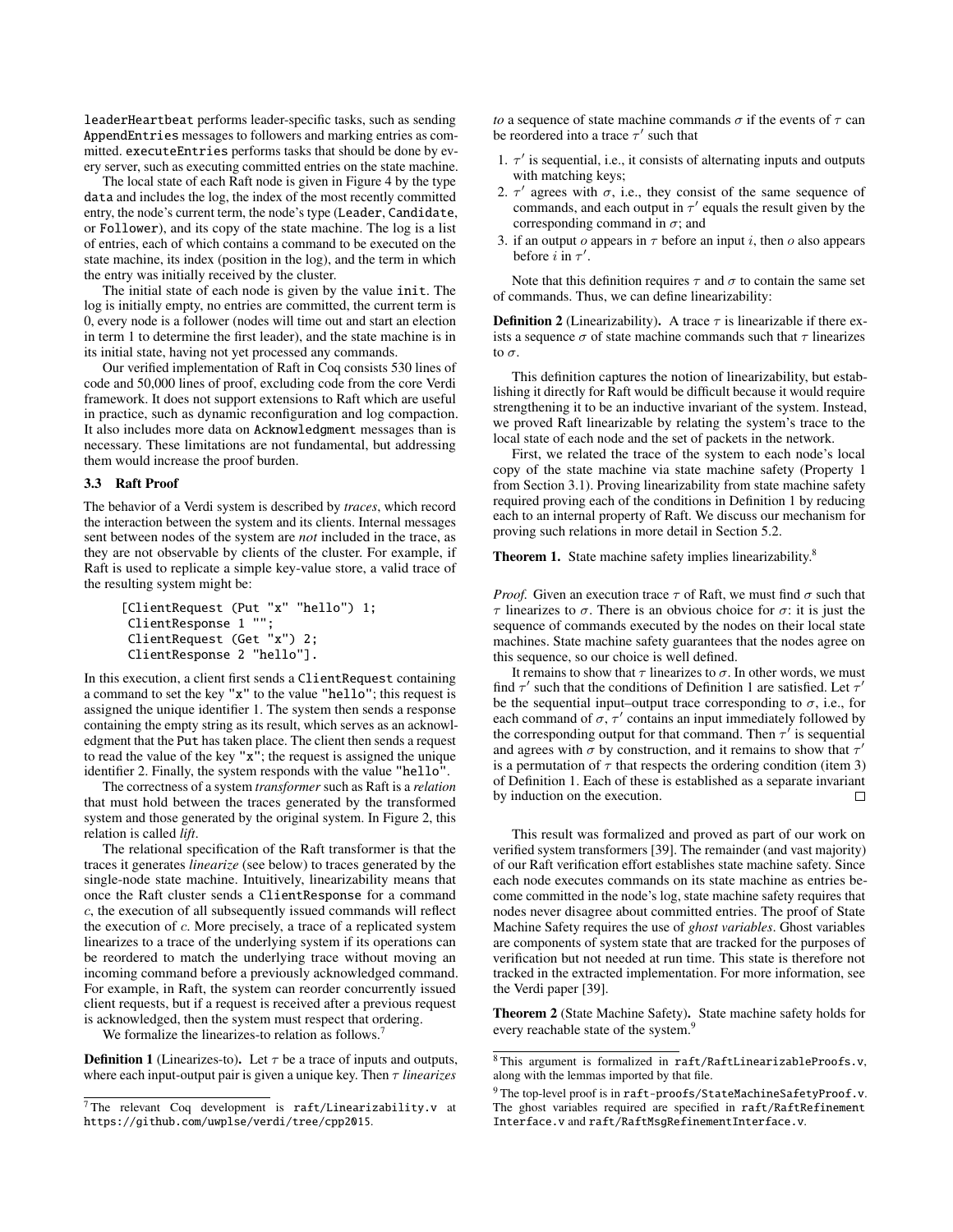```
ghostData := f(* list of term, candidate this node voted for,
    log at time of vote *)
  votes : list (nat * name * list logEntry);
  (* term -> list of nodes who voted for
    this node in that term *)
  cronies : nat -> list name;
  (* term, log when this node became leader *)
 leaderLogs : list (nat * list logEntry);
  (* list of term, entry:
    all entries ever present in log at this node*)
  allEntries : list (nat * logEntry)
}
ghostHandleMessage (m : msg) :=
 match m with
  | AppendEntries ... =>
    (* If entries added to log, add to allEntries
       and tag with current term *)
  | RequestVote ...
    (* If voting, add the current term,
       the candidate's name,
      and the current log to votes *)
  | Vote ...
    (* Add sender to cronies at current term *)
    (* If node becomes leader, add current term
       and log to leaderLogs *)
  end
```
<span id="page-5-1"></span>Figure 5. Ghost variables used in the verification of Raft

*Proof Sketch.* First strengthen the induction hypothesis to quantify over ghost state and appropriately constrain each node's history. Next proceed by induction on the step relation, and in each case show that the strengthened hypothesis is preserved.

The proof of State Machine Safety requires several ghost variables on local data, as well as one on messages. Figure [5](#page-5-1) shows pseudocode for the local data ghost state, including the ways in which it is updated in response to incoming messages. Intuitively, each ghost variable stores part of the system's *history*, which is not tracked in the actual implementation but which is necessary for proofs. For example, a node in the system does not actually need to keep a record of every vote that it has every cast; it is sufficient to track only the vote for its current term. However, in order to prove that only one leader is elected per term, the proof uses the votes ghost variable. We use the ghost state to establish the Election Safety and Leader Completeness properties, from which we then prove State Machine Safety. As an example, we show how Election Safety follows using these ghost variables.<sup>[10](#page-5-2)</sup>

Theorem 3 (Election Safety). Election safety is true in every reach-able state of the system.<sup>[11](#page-5-3)</sup>

*Proof Sketch.* If a node is a leader, then it has a majority of nodes in its cronies for that term. A node  $h$  does not appear in cronies at a node  $h'$  unless  $h'$  is in votes at  $h$  for the same term. A node only votes for one leader for each term. If there are two leaders for one term, at least one node h must be in cronies at both leaders since they each have a majority. That node must have voted for both of them at that term, so they must be the same node. Therefore, Election Safety holds. □

## <span id="page-5-0"></span>4. Information Hiding

Sections [4](#page-5-0) to [7](#page-8-0) describe our recommendations and detail how we applied them to complete the Raft proof. This section shows how to extend classical information hiding techniques with interface lemmas that support formal reasoning about hidden definitions.

In software development, hiding information from clients (e.g., callers of functions) prevents them from depending on implementation details and thus enables code to be updated without requiring any change to clients. Applying these software engineering principles in the context of proof assistants can significantly reduce the cost of rework in response to the inevitable changes that arise during the iterative system verification process. However, to apply traditional information hiding techniques in the context of Coq requires enriching the traditional notion of interface to support formally reasoning about hidden definitions, rather than just using them.

The core challenge to applying information hiding techniques in Coq arises due to the nature of equality as it is defined in Coq. Coq relies on *definitional equality*, which captures the computational behavior of terms. Since evaluation depends on a term's definition, techniques that hide the details of how a term is defined typically also hide that term's definitional equalites, and thus make equality proofs over that term much more difficult or impossible.

Typical systems developments in Coq try to ease the proof effort by exposing all details of their functions and type definitions.<sup>[12](#page-5-4)</sup> The result is predictable: once the system has been verified, it tends to "freeze", since making any change to one part of the system impacts many other parts of the system and requires reworking numerous proofs. To address this difficulty, we recommend hiding the definition of functions and datatypes, but enriching their interfaces with all the necessary lemmas to reason about them throughout the rest of the system.

Recommendation 1. Hide the definitions of functions and types behind interfaces, and expose only the facts needed through lemmas in the interface.

Following this recommendation, definitions are only unfolded in proofs of their interface lemmas. Then all other proofs in the rest of the system must be completed in terms of the interface lemmas. This allows details of the implementation to be changed without affecting any clients, as long as all the interface lemmas can still be proven for the updated implementation. It is difficult to determine a *complete* set of interface lemmas in advance. When one discovers that the interface is not sufficient to prove a particular theorem, one can add additional lemmas to the interface without forcing any other clients to change. Less often, the interface must be changed in response to an implementation change. This may require updating clients, but only those that use the particular parts of the interface that have been updated.

Throughout our Raft proof, we specified and proved interface lemmas characterizing the behavior of all message handlers and helper functions; two examples are shown in Figure [6.](#page-6-2) Many of these interface lemmas "overlap," in that they are more general versions of another interface lemma which we found to be too specialized to its original use. However, instead of changing the interface and updating numerous proofs, our approach allowed us to simply extend the interface and continue making progress. Also, these lemmas often specify the behavior of functions (especially message handlers) at various levels of detail depending on the needs of the client (i.e., the invariant proof that uses the specification

<span id="page-5-2"></span><sup>&</sup>lt;sup>10</sup> The proof of Leader Completeness is available in raft-proofs/ LeaderCompletenessProof.v.

<span id="page-5-3"></span><sup>11</sup> See raft-proofs/OneLeaderPerTermProof.v.

<span id="page-5-4"></span><sup>&</sup>lt;sup>12</sup> There are a few notable exceptions to this rule [\[3,](#page-11-18) [12,](#page-11-19) [25\]](#page-11-20). For example, the Coq standard library includes implementations of some data structures that use module signatures to hide implementation details. This is a step in the right direction, but such techniques should be more widely used, even when a clean interface is not available in advance, and so some churn is expected.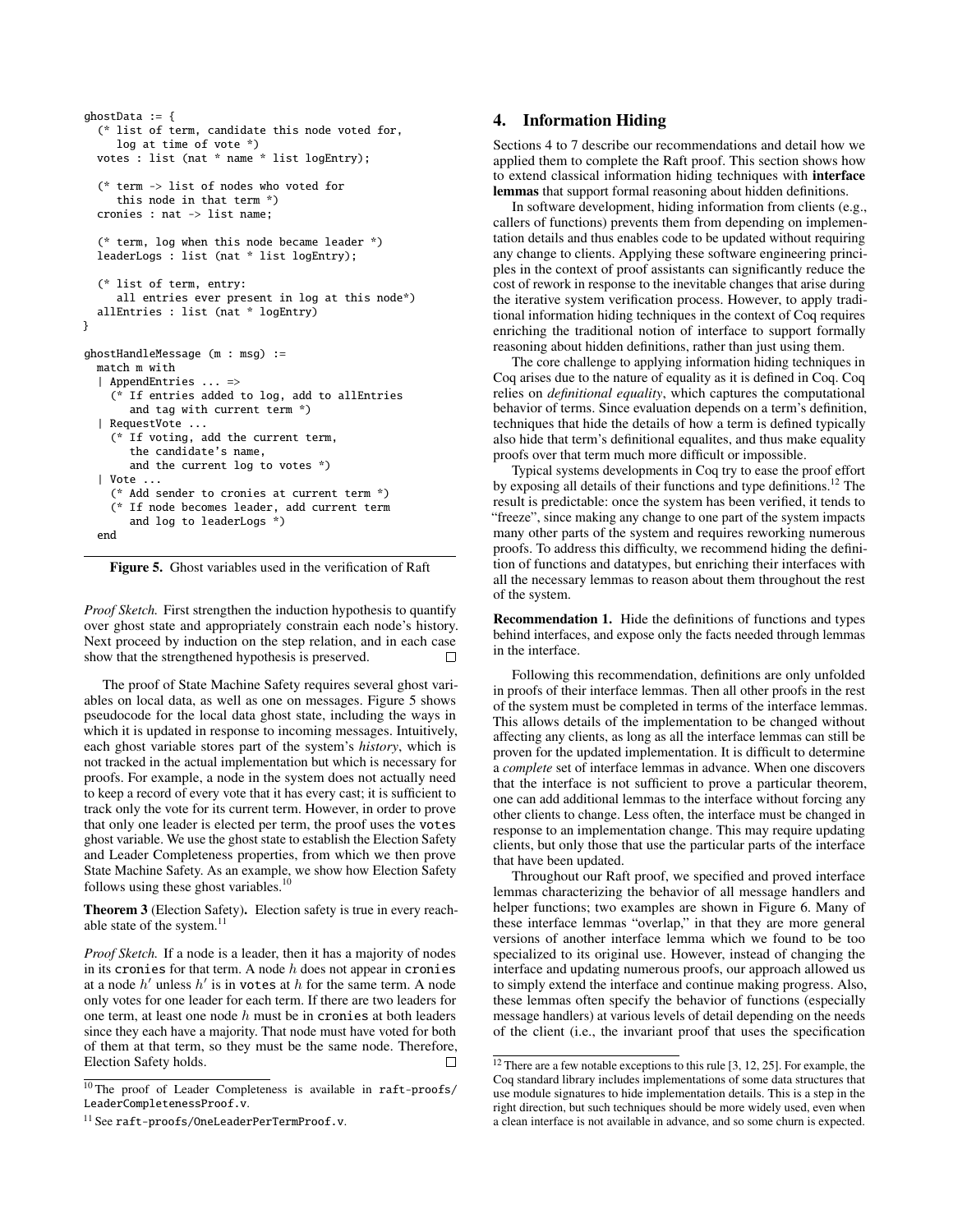```
(* Simple specification lemma *)
Lemma handleTimeout_log :
  forall h st out st' l,
   handleTimeout h st = (out, st', 1) ->
    log st' = log st.(* More complex specification lemma *)
Lemma handleAppendEntries_type :
  forall h st st' ps,
   handleAppendEntries h st ... = (st', ps) ->
    type st' = Follower \setminus (type st' = type st \setminuscurrentTerm st' = currentTerm st).
```
<span id="page-6-2"></span>Figure 6. Two specification lemmas. The first states that the timeout handler never modifies the Raft log. The second states that the AppendEntries handler either maintains the node's type and term or changes the node's type to Follower.

lemma). For example, for some invariants, the only fact needed about Raft's timeout handler is that it does not modify the log. When proving an invariant about Raft, we never unfold the definition of a handler function, and instead always apply the relevant specification lemmas. This makes invariant proofs more maintainable, as they will continue working even if the definition of the handler function changes, as long as the new definition leaves the log unchanged.

## <span id="page-6-0"></span>5. Custom Induction Principles

The majority of theorems in our Raft verification establish properties about the system by induction over the step relation that defines potential network behaviors. In building modular and maintainable proofs of these theorems, we employed common patterns of strengthening induction hypotheses. We captured these patterns in custom induction principles. These principles typically use overapproximations to simplify proofs and improve modularity.

Recommendation 2. Factor out common inductive arguments into custom induction principles.

Developing these custom induction principles allows a common reasoning pattern to be proved once and then used throughout the development. It also helps ease proving by handling various common bookkeeping details. Additionally, these custom induction principles improve proof maintainability: some system changes (e.g., as discussed in Section [8\)](#page-9-0) maintain the validity of induction patterns, meaning that the induction principle must be reproved but proofs using the principle continue to be valid without any modification. These principles can be implemented by either creating a new Inductive type in order to use its automatically generated induction principles (see Section [5.1\)](#page-6-3) or by proving a theorem that provides a new induction principle for an existing type (see Section [5.2\)](#page-6-1).

#### <span id="page-6-3"></span>5.1 Intermediate Reachability

As discussed in Section [3.2,](#page-3-2) the implementation of Raft in Verdi consists of event handlers which process client requests, timeouts, and internal messages exchanged between nodes of the system. All of these handlers call two helper functions, leaderHeartbeat and executeEntries, which run on every event and perform common tasks such as committing log entries and executing commands.

To show that a property is an invariant of a Verdi system, one typically proceeds by induction on the execution of the system. The base case requires showing that the property is true for the initial state of all nodes in the empty network, before any events are handled. The induction case requires showing that the property is preserved by all event and message handlers.

In Raft, since each top-level handler consists of a branch on the kind of event followed by specialized handling code for that

```
Inductive raft intermediate reachable : state \rightarrow Prop :=
| RIR_init : raft_intermediate_reachable init
| RIR_step :
  forall net net',
    raft_intermediate_reachable net ->
    step net net' ->
    raft_intermediate_reachable net'
| RIR_leaderHeartbeat :
  forall net net',
    raft_intermediate_reachable net ->
    one_node_leader_heartbeat net net' ->
    raft_intermediate_reachable net'
| ...
Lemma RIR_properties_inductive :
  forall (P : network -> Prop),
    (forall net,
      raft_intermediate_reachable net -> P net) ->
    (forall net, step_star init net -> P net)
```
<span id="page-6-4"></span>Figure 7. Intermediate reachability is defined inductively as a predicate on states. States reachable via the network semantics' step relation are reachable. States reachable via Raft-specific actions such as a leader heartbeat are also reachable.

event, a direct proof would proceed by case analysis on the kind of event and then reason about each branch independently. The three top-level handlers make calls to leaderHeartbeat and executeEntries, whose tasks are independent of the event being handled. Direct proof by case analysis would thus require reasoning about leaderHeartbeat and executeEntries multiple times. Instead, these cases should each be proved to preserve the invariant once. To do so requires constructing intermediate states of the system that occur before and after the calls to these helper functions. These intermediate states may not themselves be reachable under the network semantics. Instead, we introduce the notion of *intermediate reachability* (shown in Figure [7\)](#page-6-4), which rephrases the network semantics into event specific handlers, helper functions, and the network and machine faults. Note that network states which are reachable via this relation are not necessarily reachable in the running system; the set of intermediate-reachable states is a strict superset of the set of actually reachable states. Thus, if a property holds for all intermediate-reachable states, it is guaranteed to hold for all actually reachable states. To use intermediate reachability to prove an invariant of Raft, we prove that event- and message-specific handling code, as well as executeEntries and leaderHeartbeat all preserve the invariant.

#### <span id="page-6-1"></span>5.2 Trace Relations

Proving linearizability requires relating the external trace of events generated by Raft to its internal state and previous input events. In general, one may wish to show that a trace property implies an internal state property, or that a state property implies a trace property. For example, a client response should only be present in the trace when the relevant command has been executed on the state machine. As an example in the other direction, Raft should never execute a command on the state machine that was not requested by some client. Verdi provides a general method of showing relationships of both types, which we refer to as *trace relations* and *inverse trace relations*. [13](#page-6-5)

A trace relation shows that if a trace property T holds on a particular execution, then a state property R is guaranteed to hold on the final state of that execution, under appropriate assumptions about T and R. In particular, a trace relation requires that R is stable,

<span id="page-6-5"></span><sup>13</sup> See core/TraceRelations.v, core/InverseTraceRelations.v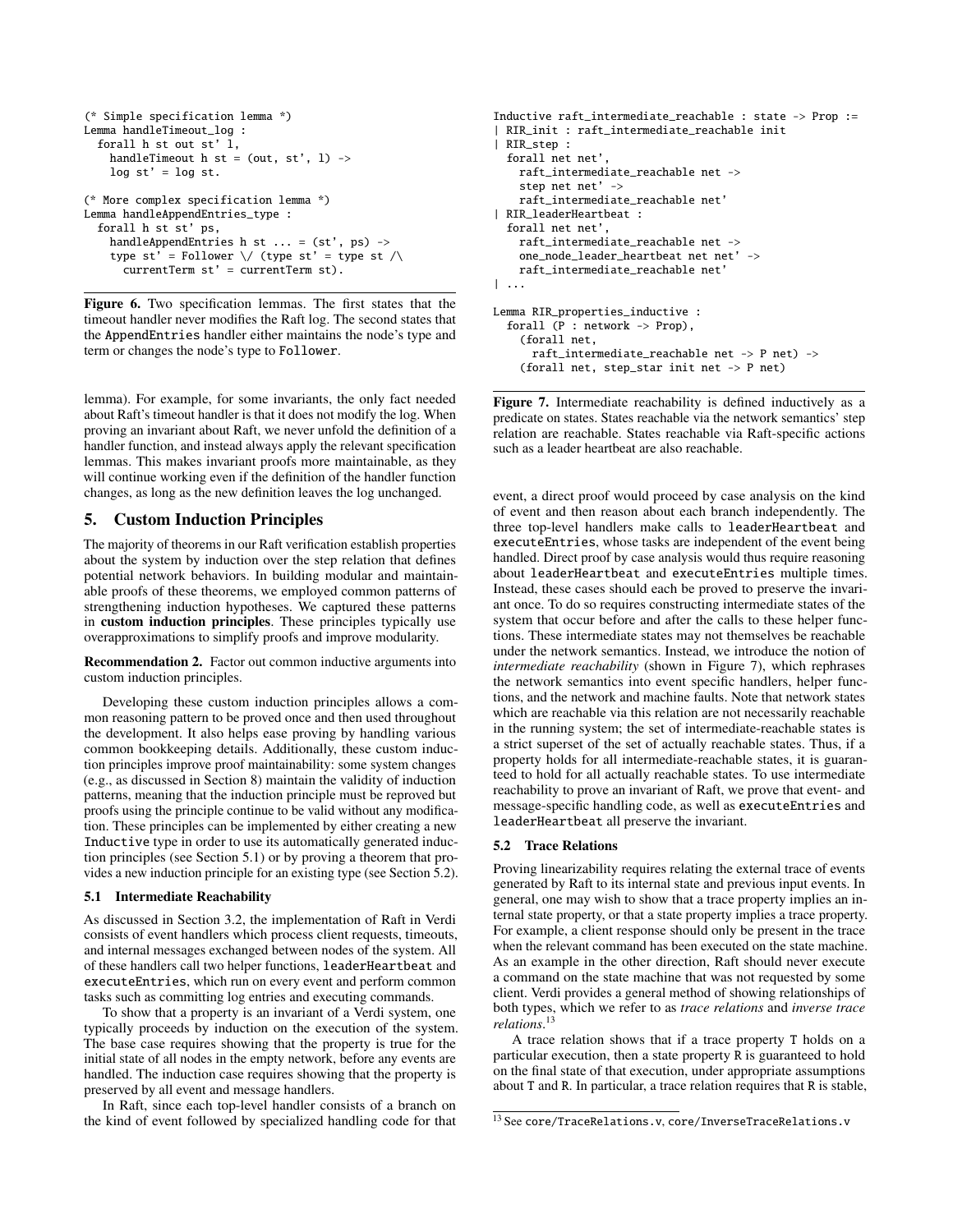T is initially false, T is decidable,<sup>[14](#page-7-1)</sup> and in any step where T becomes true, R is guaranteed to also be true.

```
Variable (T : trace \rightarrow Prop) (R : network \rightarrow Prop).
Class TraceRelation := {
 R_stable : forall net net' ev,
    R net -> step net net' ev -> R net';
  T_false_init : ~ T [];
 T_dec : forall t, decidable (T t);
 T_implies_R : forall net net' t,
    step_star init net t ->
    step net net' ev ->
    ~\sim T t -> T (t ++ [ev]) -> R net' }
```
In the example above, T is "command c has a response in the trace," and R is "command c has been executed by at least one state machine." In this example, R is stable because nodes never undo the execution of a command; T is initially false, since the empty trace contains no responses; T is decidable, assuming decidable equality of commands; and T implies R since a node outputs a response only after executing the command.

One can then show that trace relations are valid, in the sense that any execution satisfying T also satisfies R.

```
Theorem trace_relation_valid :
  forall (TR : TraceRelation) net t,
    step_star init net t ->
    T t \rightarrow R net.
Proof.
(* by induction on step_star.
   in the base case, T_false_init contradicts
     the hypothesis T t.
   in the inductive case,
     decide whether T holds before the step.
   if so, then induction hypothesis shows that
     R is true in the pre state, and R_stable
     implies that R is true in the post state.
   if not, T_implies_R applies to show that R
     is true in the post state. *)
Qed.
```
Inverse trace relations are proved similarly, except with the roles of T and R flipped. Thus R should be false initially, T should be stable, and if R is false, but a step causes it to become true, then T must be true on the resulting trace.

## <span id="page-7-0"></span>6. Affinity Lemmas

In many systems, proving a property about one component immediately implies analogous properties about related components. We recommend taking advantage of such relationships by proving higher-order *affinity lemmas*, which show that a property established for a particular component immediately guarantees an analogous property for its related components.

Recommendation 3. Exploit relationships between system components to show that properties established for a particular component imply analogous properties for related components.

In our proof of Raft, we used two instances of this technique, both related to the Raft log. The first shows that any invariant of the log is also an invariant of log data structures elsewhere in the system, including on ghost variables. The second shows that any invariant of the data on an AppendEntries message is also an invariant of the data on an Acknowledgment.

```
Lemma AE_message_symmetry' :
  forall net p,
    raft_intermediate_reachable net ->
    In p (nwPackets net) ->
    body p = Acknowledgment ... ->
    exists net' q,
      raft_intermediate_reachable net' /\
      src q = dst p \land dst q = src p \landbody q = AppendEntries ... \wedgenwPackets net' = q :: nwPackets net.
 Proof.
   (* by induction on raft_intermediate_reachable.
      an Acknowledgment is sent only in response
      to an AppendEntries message, which can be
      duplicated before delivery to provide q. *)
 Qed.
Lemma AE_message_symmetry :
  forall P,
    (forall net p,
      raft_intermediate_reachable net ->
      In p (nwPackets net) ->
      body p = AppendEntries data ->
      P (nwState net) data) ->
    forall net p,
      raft_intermediate_reachable net ->
      In p (nwPackets net) ->
      body p = Acknowledgment data ->
      (lift_to_entries P) (nwState net) data.
```
<span id="page-7-3"></span>Figure 8. Symmetry lemma for AppendEntries messages. This lemma relates the data AppendEntries and Acknowledgment messages, showing that any property true of one is true of the other.

#### 6.1 Representation Invariants on Logs

There are several representation invariants Raft maintains on logs. For example, our implementation of Raft represents logs as lists of entries, sorted in decreasing order of index. Logs never contain two entries with the same index, and all indices are greater than 0. To complete our proof of safety, we needed these properties on all the logs in Raft, including the log at each host as well as logs in ghost variables. Instead of proving these properties for each occurrence of a log in Raft we proved an affinity lemma: if any property holds of every entry in a node's log, then it is also true of every entry in the logs in ghost variables.<sup>[15](#page-7-2)</sup>

```
Lemma votes_affinity :
  forall (P : logEntry -> Prop),
    (forall net h e,
      raft_intermediate_reachable net ->
      In e (log (nwState net h)) \rightarrow P e) \rightarrowforall net h e n,
      raft_intermediate_reachable net ->
      In (n,e) (allEntries (nwState net h)) \rightarrow P e.
Proof.
  (* by induction on raft_intermediate_reachable,
     since the only entries present in allEntries
     were at one time also present in the log *)
Qed.
```
#### 6.2 Message Symmetry

Raft nodes exchange messages to (1) hold leader elections and (2) replicate state machine operations. Each of these two operations has its own request and reply messages. Since nodes only send replies in response to requests, the existence of a reply guarantees the past existence of a corresponding request. Furthermore, since packets can

<span id="page-7-1"></span><sup>14</sup> Coq is based on constructive logic, which allows case analysis only on propositions proved to be *decidable*, i.e., those for which there is a computable function that decides whether the proposition is true or not.

<span id="page-7-2"></span><sup>15</sup> See raft/GhostLogsLogPropertiesInterface.v.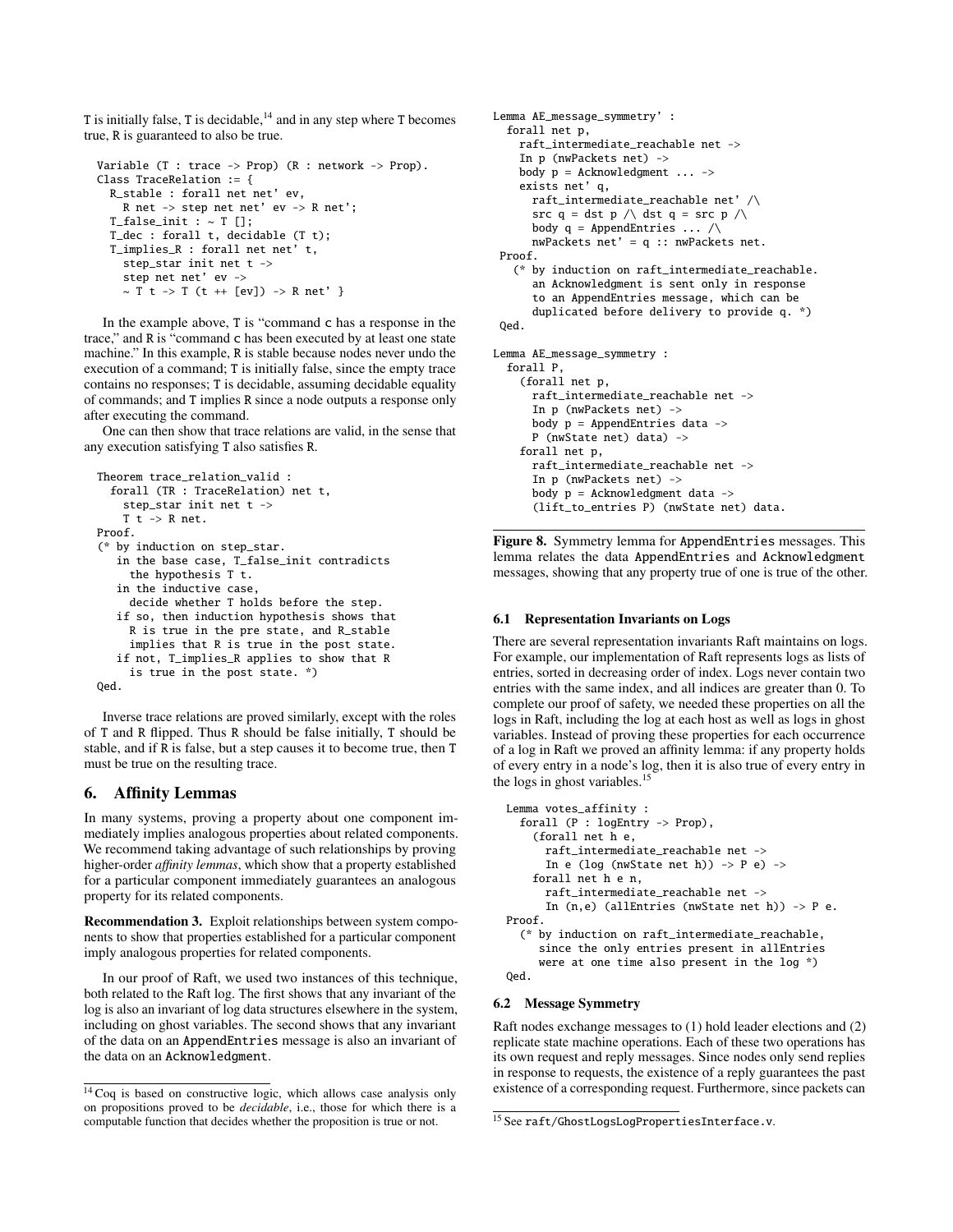be arbitrarily duplicated and reordered, any packet that existed in the past could have been duplicated and then not delivered, leaving a copy of it in the current network. Thus in any reachable network where there exists a reply packet  $p$ , there exists another reachable network with identical state at each host and the same network but with an additional request packet whose metadata corresponds to that of  $p$ . As shown in Figure [8,](#page-7-3) we use this fact to show that any invariant relating the metadata on each AppendEntries message to the global node state holds on the reply messages as well.<sup>[16](#page-8-1)</sup>

Note that both affinity lemmas described in this section are *higher-order*: they hold for all *properties*. This kind of quantification over properties is very comfortable in Coq, and improves the usability of affinity lemmas.

# <span id="page-8-0"></span>7. Proof Engineering

This section describes some concrete "proof engineering" techniques that we found significantly improved our experience verifying Raft. These techniques address lower-level concerns than the techniques described in the preceding sections. Section [7.1](#page-8-2) describes a design principle for *structural tactics* which are robust to changes in the proof context in which they run. Section [7.2](#page-9-1) describes a code structuring approach to separate proofs from the statement of their theorems which drastically improves build times and thus accelerates the iterative edit-recompile process.

#### <span id="page-8-2"></span>7.1 Tactics for Robust Development

There are several competing proof styles in the Coq community, ranging from using only the built-in tactics stitched together in a "tactic soup", to small-scale reflection [\[13\]](#page-11-21), to full tactic automation in the style of Chlipala's CPDT textbook [\[7\]](#page-11-22), and each provides different development and maintenance tradeoffs. We ultimately settled on a middle ground between full automation in Chlipala's style and the more traditional "tactic soup" approach. In particular, we carefully avoid using any automatically generated names or relying on the order of hypotheses. An initial version of this approach was advocated to us by [Greg Morrisett](#page-11-23) [\[15\]](#page-11-23).

Recommendation 4. Make proof scripts robust against renaming and reordering hypotheses by not relying on automatically generated hypothesis names and hypothesis ordering.

As an example, given a hypothesis that is an equality, instead of rewriting by using its name, one instead invokes a custom find\_rewrite tactic, which searches the proof context for an equality, and rewrites using it. This allows the rewrite to continue working even if the surrounding definitions, hypothesis names, or lemma names change in the future. If instead the call to the rewrite tactic explicitly used an automatically generated name, then changing any definition that caused a different set of hypotheses to be present when the rewrite tactic is run will cause the step to fail or rewrite the wrong subterm.

Consider the following example lemma.

```
Variable (A B : Type) (f g : A \rightarrow B) (P : B -> Prop).
Definition eg : Prop := (forall x, P (g x)) ->
  (forall x, f x = g x) \rightarrow forall x, P (f x).
Lemma eg_soup : eg.
Proof. unfold eg. intros. rewrite H0. auto. Qed.
```
This lemma proves that for any functions  $f$  and  $g$  of type  $A \rightarrow B$ , if a predicate P holds on all outputs of g, and if f and g are extensionally equal, then P also holds on all outputs of f. While obvious and simplistic, this lemma and its proof are similar to those that are developed in practice. The "tactic soup" proof above unfolds the statement of the lemma and then uses the intros tactic to move the hypotheses into the context, assigning them automatically generated names. Then, the goal is rewritten using the extensional equality between f and g, at which point the tactic auto can finish the proof using the fact that P holds on all outputs of g.

To illustrate why this proof is not robust in the face of changes to the underlying definitions, consider adding a new consequence, Q, to the conclusion of the lemma.

```
Variable Q : B -> Prop.
Definition eg : Prop := (forall x, P (g x)) ->
  (forall x, P (g x) \rightarrow Q (g x)) \rightarrow(forall x, f(x = g(x)) \rightarrowforall x, P (f x) \wedge Q (f x).
```
The new statement adds a hypothesis stating that if P is true on an output of g, then Q is also true on that output of g. Under this hypothesis, it follows that P and Q are true of all outputs of f. Now consider how to update the old proof to this new context.

Lemma eg\_soup : eg. Proof. unfold eg. intros. rewrite H1. auto. Qed.

The proof is almost identical to the previous one, except that the automatically generated name of the extensional equality hypothesis has changed, and so the proof had to be updated to use the new name.

A structural proof of the lemma achieves context independence by using the find\_rewrite tactic to search for a hypothesis and rewrite by it in the goal.

```
Lemma eg_structural : eg.
Proof. unfold eg. intros. find_rewrite. auto. Qed.
```
When the new hypothesis and conjunct are added, the proof script can remain entirely unchanged.

This illustrates a well-known downside to using automatically generated names, and many users of Coq advocate explicitly assigning names to hypotheses on introduction. Explicit names certainly improve maintainability and readability of proofs, but they do not achieve the full benefits of structural tactics, since the name assignment must be manually updated whenever the context is changed. These changes seem trivial in a small-scale example, but become a major pain point in real-world proof developments.

More generally, instead of using hypothesis names, we use Coq's tactic language, Ltac, to declaratively specify which hypothesis should be used. These Ltac snippets can either be designed on a case-by-case basis, or packaged into generally useful *structural* tactics, such as find\_rewrite, which finds an equality anywhere in the contexts and rewrites by it somewhere else in the context or goal. We have found that this development style leads to structural properties for our tactic scripts. Adding additional hypotheses, removing redundant hypotheses, and reordering hypotheses should not cause proof scripts to break. These properties correspond to the well-known weakening and exchange properties enjoyed by standard type systems [\[34\]](#page-11-24).

Weakening A type system satisfies weakening if the typing judgment is invariant under adding irrelevant variables to the typing context. The analogous property for tactic scripts is that proofs should work when hypotheses are added. In practice, this change arises when a lemma is discovered to be unprovable, and an additional hypothesis must be added to make the lemma true. If the partially developed proof has the weakening property, then it will still work when the additional hypothesis is added. The developer can then proceed to leverage the new hypothesis to complete the proof.

<span id="page-8-1"></span> $\overline{16 \text{ See }}$  raft/AppendEntriesRequestReplyCorrespondenceInterface.v.

<span id="page-8-3"></span><sup>&</sup>lt;sup>17</sup> The third standard structural property, contraction, corresponds to removing redundant hypotheses from the context. Although avoiding hypothesis names does make our proofs robust against this change, we have not encountered a need to support it in practice.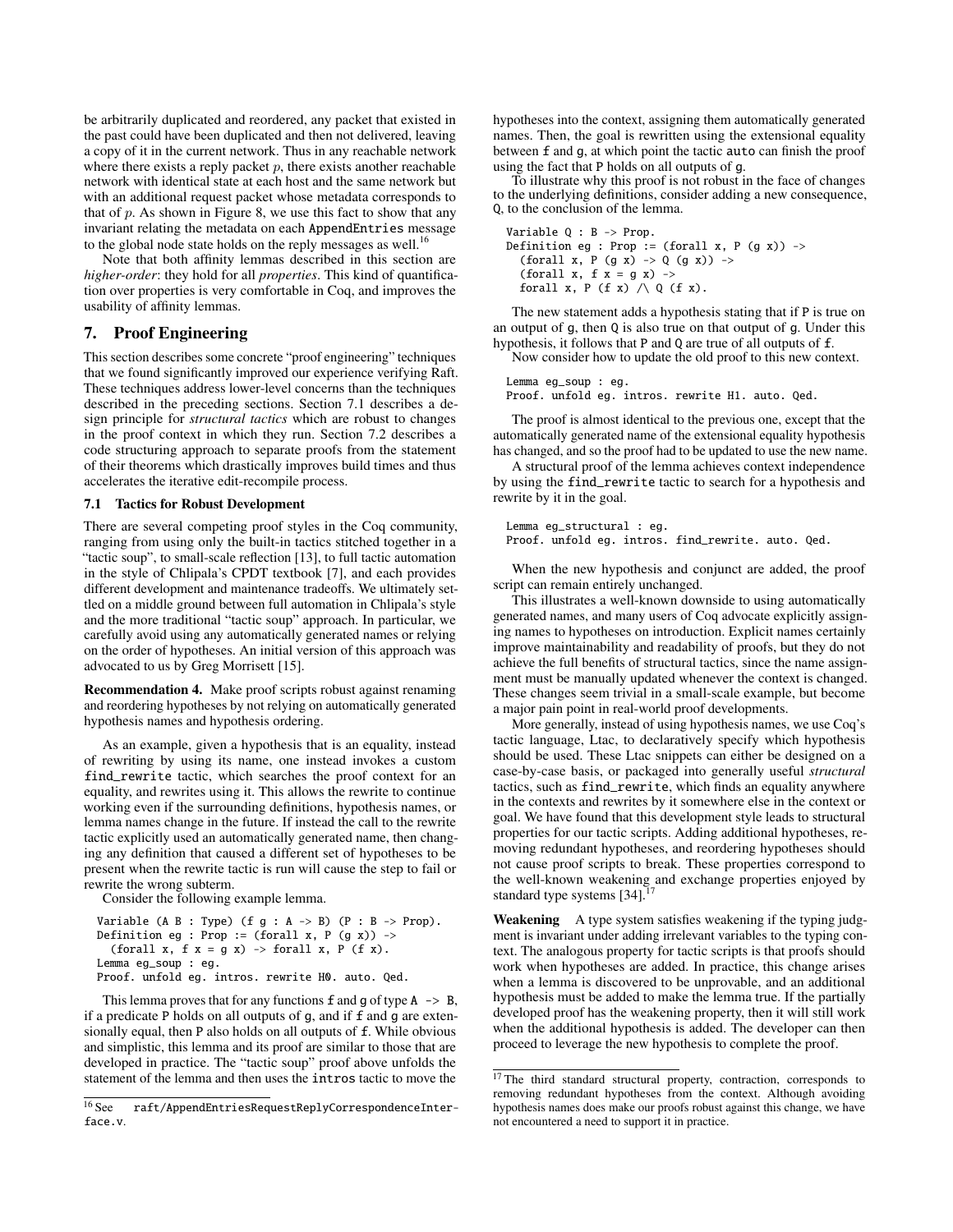Exchange A type system satisfies exchange if the typing judgment is invariant under permutations of variables bound in the typing context. The analogous property for tactic scripts is that proofs should work when hypotheses are reordered. In practice, this change arises when an Ltac match statement that used to select one hypothesis now selects a different one. This occurs when the match pattern is ambiguous and the hypotheses have been reordered, since ambiguity is resolved by Ltac using hypothesis ordering. To combat this problem, we strive to make our match patterns specific enough that they match only a single hypothesis in the context. While this rule of thumb is not always sufficient (e.g., adding a new hypothesis that matches a previously unambiguous pattern), we have found it to work well in practice.

#### <span id="page-9-1"></span>7.2 Separating Theorems from Proofs

Our proof of Raft's safety consists of 90 invariants, whose proofs may depend on other invariants. In Coq, modifying a proof  $P$  causes all other proofs that depend on  $P$  to be rechecked, and in a large development, this has a significant cost in terms of developer time. We address this by separating theorems from their proofs, analogous to the way interfaces are separated from implementations in software engineering. Theorem statements are placed in an interface, and their proofs are expressed as an implementation of the interface. When the proof of one theorem depends on another, the downstream proof imports the interface of the upstream theorem. Note this is different from other developments which may use modules to separate major system components into distinct namespaces, but typically include the proofs in the interface. Thus if one component changes, all dependent components must be rechecked even if they did not require any changes for their proofs to continue to work.

Recommendation 5. Separate theorem statements from their proofs using interfaces.

This approach cuts all dependencies between proofs, which allows proof checking to proceed completely in parallel after the interfaces have been typechecked. Since the proofs themselves take much longer to execute and check than the interfaces, this leads to radically faster build times (in our Raft development, this made rechecking proofs after edits over  $100\times$  faster). Furthermore, editing a proof no longer requires re-checking other proofs that depend on it, as long as the interface is not modified. With this approach, one has to rebuild less frequently, and rebuilds take less time.[18](#page-9-2)

For example, consider a lemma P that is used to prove a top-level theorem Q. To support editing the proof of P without rechecking the proof of Q, create an interface (using Coq's type class mechanism) containing the statement of P.

```
(* File: PInterface.v *)
Class P_interface := { P_is_true : P }.
```
To export a proof of P, provide an implementation of the interface (i.e., an instance of the type class).

```
(* File: PProof.v *)
Lemma P_proof : P.
Proof. (* ... *) Qed.
```

```
Instance P_implementation : P_interface.
Proof. constructor. apply P_proof. Qed.
```
To use P to prove the top-level theorem Q, assume an arbitrary instance of P\_interface.

(\* File: Q.v \*) Context {Pi : P\_interface}. Lemma Q\_proof : Q. Proof. assert P by apply P\_is\_true. (\* ... \*) Qed.

Finally, to check Q end-to-end, plug the concrete instance of the proof of P into the proof of Q.

| (* OEndToEnd.v *)                                       |  |
|---------------------------------------------------------|--|
| Theorem $Q_{end_to\_end : Q$ .                          |  |
| Proof. apply (@Q_proof P_implementation). Qed.          |  |
| About Q_end_to_end. (* No dependence on P_interface. *) |  |

During proof development, the proof of P can be edited independently of the proof of Q. In particular, a change to the proof of P does not force a developer working on the proof of Q to rebuild the entire codebase. The final end-to-end check ensures that no circular dependencies exist among the interfaces. This check is important, but rarely fails, and so developers need not check it during normal proof development. We have found it useful to set up a continuous integration server to check the end-to-end condition whenever a change is committed.

In our proof of Raft, each invariant is stated in a separate interface, which is implemented by the proof of the invariant. To resolve dependencies between proofs, we have a single end-to-end file that imports all theorems and all proofs and connects them appropriately. Resolving all the dependencies with a single call to the auto tactic takes around two minutes. Using interfaces allowed us to build the full end-to-end proof only infrequently while doing development, relying on the continuous integration server to catch any circular reasoning.

## <span id="page-9-0"></span>8. Experience

We developed the methodology described in the preceding sections over a period of roughly 18 months. Before we applied our recommendations, we found that managing the complexity of the verification process led to slow progress, as we spent the majority of our time reworking proofs in response to changes. In contrast, once all of the techniques in our methodology were developed and applied throughout our codebase, we found that rework in response to common changes was significantly reduced. This allowed us to successfully complete our verification of Raft.

We now describe an example of a change we made to Raft after our initial verification effort was complete, and discuss how our methodology insulated most parts of the system from rework in response to this change. In an early version of our Raft implementation, client responses had unnecessarily high latency because the leader replied to clients before updating the relevant metadata. Thus responses that could be sent now were instead sent when the next event was processed, leading to what clients would observe as a performance bug. After obtaining a complete proof of linearizability, we changed our implementation to send client responses as soon as possible. More concretely, we changed Raft's top-level event handler to call the function that is responsible for marking a request complete before calling the function that sends client responses; this change is illustrated in pseudocode in Figure [9.](#page-9-3) After making this change, we proceeded to fix the proof of linearizability.

| $(* \text{ after } *)$ |
|------------------------|
| handleMessage m :=     |
| match m with           |
| $leaderHeartbeat()$ :  |
| executeEntries()       |
|                        |

<span id="page-9-3"></span>Figure 9. Pseudocode for the simple change made to our Raft implementation

<span id="page-9-2"></span><sup>&</sup>lt;sup>18</sup> Coq 8.5 also has a feature that separates theorem statements from their proofs, using .vio interface files [\[2\]](#page-11-25). We expect to use this feature when it becomes stable.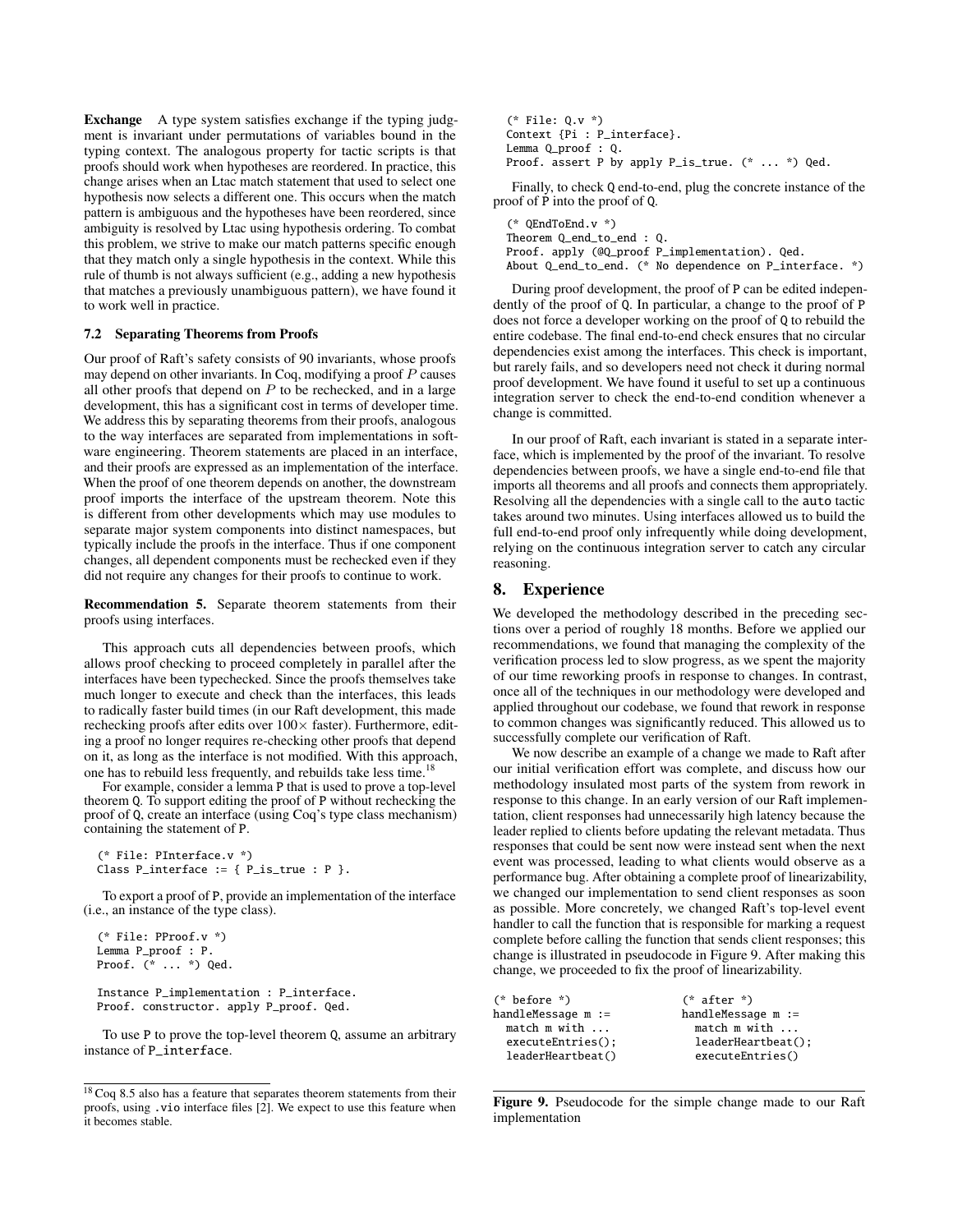The decomposition lemma discussed in Section [5](#page-6-0) insulates invariants from this reordering. To prove an invariant using the decomposition, one proves that every low-level event and each of the above helper functions preserves the invariant. Crucially, each of these proofs is independent and does not depend on the exact ordering of functions in the top-level event handler. Thus only the proof that the decomposition is itself sound needs to be updated, and this change is relatively straightforward and localized to a single file.

The decomposition only applies to internal invariants, i.e., invariants on Raft's internal state. Invariants about the trace of externally visible events are instead proved using the trace relation technique discussed in Section [5.2.](#page-6-1) Unfortunately, the requirements of trace relations do not force the proof to be order independent, so each proof needed to be updated individually. There are around 85 internal invariants and 5 external invariants in our development. Updating the decomposition (and thus fixing the 85 internal invariants all at once) required about 3 hours. Fixing the 5 external invariants required about the same amount of time, despite being about an order of magnitude fewer lines of code. A variant of trace relations that incorporates the order-independence of the decomposition would have made these external invariants just as easy to update.

Our experience fixing this performance bug gives anecdotal evidence that our approach pays off in the long run. This example is admittedly somewhat of a best case, since the change fits so nicely into the strengths of the decomposition. On the other hand, we were eager to make this change in part because we knew the proofs would be relatively easy to update.

## 9. Related Work

Our verification of Raft builds on work in distributed systems verification (Section [9.1\)](#page-10-0), systems verification in general (Section [9.2\)](#page-10-1), and proof engineering (Section [9.3\)](#page-10-2). We briefly survey the most closely related work below.

#### <span id="page-10-0"></span>9.1 Distributed Systems Verification

We discuss several previous projects verifying distributed systems in previous work [\[39\]](#page-11-1). Here we briefly describe two of the most closely related projects: EventML/ShadowDB and IronFleet.

EventML [\[35,](#page-11-26) [36\]](#page-11-27) is a language for implementing distributed systems. EventML programs can be verified in NuPRL [\[8\]](#page-11-28) using the Logic of Events [\[4\]](#page-11-29). EventML and the Logic of Events have been used to verify an implementation of Multi-Paxos, a total-order broadcast service, used as part of a distributed database [\[37\]](#page-11-30).

IronFleet [\[16\]](#page-11-31) is a concurrent effort to build and verify distributed systems using Dafny (an SMT-based program verification toolchain) and a TLA-style proof strategy. This approach enables building practical distributed systems and proving both safety and, unlike our Raft proof in Verdi, *liveness* properties. Also unlike our Raft implementation in Verdi, IronFleet's implementation of Paxos supports many important practical features including verified marshaling and parsing, state transfer, and log truncation. Compared to IronFleet, Verdi's verified system transformers provide a more compositional approach to building fault tolerant systems.

## <span id="page-10-1"></span>9.2 Systems Verification

The research community has applied proof assistants to verify implementations of several major systems. CompCert is a verified C compiler written in Coq [\[24\]](#page-11-32). To establish equivalence between an input C program and the corresponding output assembly, Compcert proves a bisimulation between the two programs. However, instead of proving a forward simulation and backward simulation for every transformation, CompCert instead uses deterministic intermediate languages, proves only a forward simulation for each transformation, and applies to a general, higher-order result which shows that any forward simulation into a deterministic semantics implies a bisimulation. This decomposition inspired some of our design choices which eventually developed into our recommendations for adapting to change.

Bedrock [\[6\]](#page-11-33), Ynot [\[27\]](#page-11-34), and the Verified Software Toolchain [\[1\]](#page-11-35) are verification frameworks based on separation logic and are useful for verifying imperative programs in Coq. The Verified Software Toolchain uses opaque definitions to hide information in a way similar to our recommendations, but does so for reasons of automation rather than proof maintainability. By exposing only a small set of axioms (for instance, those of separation logic), the Verified Software Toolchain enables automated proofs for a large set of proof obligations, without the proof search getting bogged down reasoning about every definition in the system.

seL4 is an OS kernel, verified using the Isabelle/HOL proof assistant [\[19\]](#page-11-36). As in our verification of Raft, the bulk of the effort in verifying seL4 was in proving invariants about the internal state of the system. These invariants are then used to prove that the C code implements the abstract specification.

#### <span id="page-10-2"></span>9.3 Proof Engineering

There is a small body of work on improving the development of machine-checked proofs. We believe that this branch of software engineering is becoming increasingly important, and look forward to more research in this area. In particular, how best to develop proofs which are robust in the face of changes to related definitions is an open question.

Our interface lemmas, described in Section [5](#page-6-0) are analogous to the use of modules and Abstract Data Types (ADTs) in classical software engineering [\[33\]](#page-11-15). Just as an interface to an ADT hides implementation details from the client so too does this unfolding methodology hide implementation details from other proofs (verified clients). In the classic ADT setting, operations are exposed as part of the interface. In the verified setting, the interface also needs to make explicit the specifications of its operations. The definitions of the operations are then only unfolded in the proofs showing that the operations satisfy their specifications.

In their verification of seL4, Klein et al. identify this core challenge and describe four categories of changes, ordered by their relative verification cost: (C1) local, low-level code changes; (C2) adding new, independent features; (C3) adding new, large, cross-cutting features; (C4) fundamental changes to existing features [\[19,](#page-11-36) [20\]](#page-11-37). In particular, they note that categories C3 and C4 have a disproportionately high cost of re-verification. In this terminology, the goal of our methodology is to structure the development such that common changes are in categories C1 or C2, rather than C3 or C4, thus significantly reducing re-verification costs.

The proof engineering techniques presented in this paper represent a particular point in the design space: extensive higher-order reasoning combined with a modular proof architecture and tactics focused on lightweight automation and robustness to change. Chlipala advocates for heavy proof automation, using powerful, purpose-built tactics to dispatch proof obligations [\[7\]](#page-11-22). Gonthier and others have advocated for using *canonical structures* to extend Coq's built-in typechecker to support automation [\[14\]](#page-11-38). We see our approach as a compromise between the "tactic soup" style of many proofs, which pays no attention to maintainability or automation, and Chlipala's heavy automation, which requires heavy up front investment in tactics.

The Ssreflect library [\[13\]](#page-11-21) provides an alternative to Coq's default tactic language. Many of Ssreflect's tactics involve "bookkeeping", that is, managing the hypotheses which appear in the goal and in the context. Ssreflect disallows the use of automatically generated hypothesis names, requiring users to explicitly assign names to hypotheses. In contrast, using our methodology, one avoids referring to specific hypotheses at all by using tactics which find the correct hypothesis wherever it is in the context.